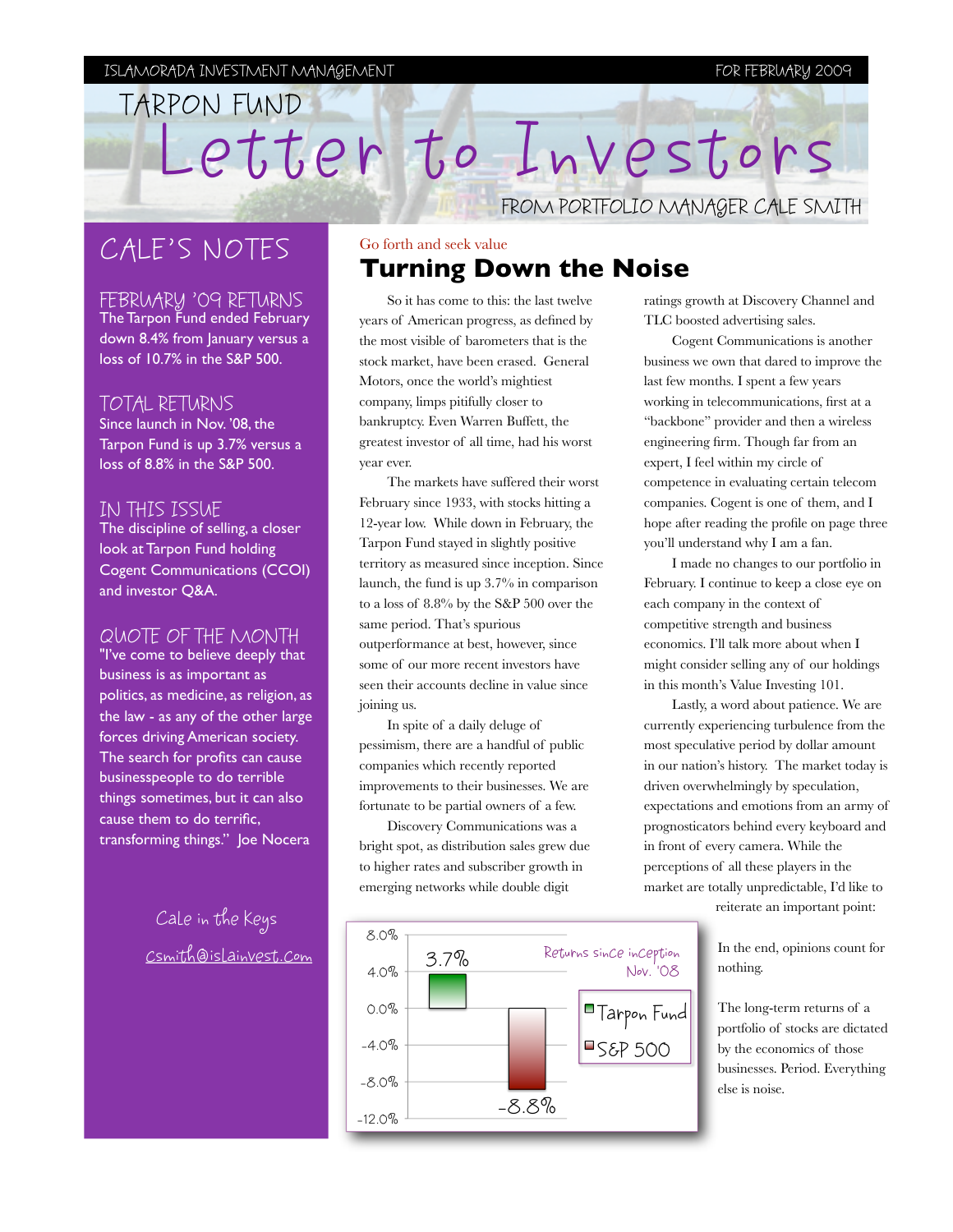#### TARPON FUND INVESTOR LETTER NO. 2 TABLES ISSUE NOT THE SERVER OF THE SERVERY 2009

### BUFFETT ON MUNICIPAL BOND INSURANCE CONSIDER YOURSELF WARNED

In 2003, Warren Buffett wrote in his annual letter to shareholders, "Derivatives are financial weapons of mass destruction, carrying dangers that, while now latent, are potentially lethal." I think its safe to say he has now been proven correct. In his most recent letter, Buffett discusses the issue of moral hazard in municipal bond insurance:

*" When faced with large revenue shortfalls, communities that have all of their bonds insured will be more prone to develop 'solutions' less favorable to bondholders than those communities that have uninsured bonds held by local banks and residents. Losses in the tax-exempt arena,*  when they come, are also likely to be highly correlated among issuers. If a few communities stiff their creditors and get away with it, the chance *that others will follow in their footsteps will grow. What mayor or city council is going to choose pain to local citizens in the form of major tax increases over pain to a far-away bond insurer?"* 

If Buffett is correct, municipal bonds could be a potentially dangerous place to park your money. If even just a few communities default on their insured debt, many others would likely be downgraded or cut off from the capital markets altogether - whether they risk default or not. Perversely, even healthy municipalities could be left with little choice but to default.

In other words, municipal bond insurance might be yet another Wall Street innovation which makes a lot of money for a few companies...right until it blows up on everyone else.

#### Value Investing 101 **The Discipline of Selling**

 The question "When will the market turn?" is of such importance to so many on Wall Street that it seems hard for them to think of anything else. To the speculator, being uncertain is synonymous with selling. Contrast that with the value investor's approach.

On March 11, 1955, Benjamin Graham, the father of financial analysis and value investing, gave testimony to the U.S. Senate's Committee on Banking and Commerce. When asked by Senator William Fullbright, "What causes a cheap stock to find its value?" Graham replied, "That is one of the mysteries of our business, and it is a mystery to me as well as to everybody else. But we know from experience that eventually the market catches up with value."

Being patient, however, is not the same as being stubborn. While buy-andhold-forever is the superior way to grow wealth in the stock market, there are times when it makes sense to sell regardless of how long shares have been owned. Its important to be as disciplined when selling as it is when buying,

however, or else emotions can get the best of you - particularly in volatile times like these.

So when should we sell? I use these four instances as guidelines:

1. When the market believes the shares of a business to be more valuable than fundamental analysis warrants. This could mean either that shares have risen to their intrinsic value, or that new information arises that has high odds of dramatically reducing a company's true value.

2. To create the cash to buy something even more undervalued. In other words, when the opportunity cost is too high.

3. If the fundamentals begin to indicate permanent deterioration in the business. Its important to distinguish between a temporary trend and chronic illness as quickly as possible.

4. When events develop that otherwise reflect poorly on management's judgement. This could be a string of meaningful insider sales at a suspicious time, overpaying for an acquisition, an SEC investigation, or, for instance, any paragraph in a major newspaper than includes a CEO's name and the words "federal investigators," "cocaine distribution" or "prostitutes." (Google 'Henry Nicholas.' He nailed all three at once.)

Another instance which should get your attention but isn't necessarily a negative is a sudden change in the management team. This is the "leaving to spend more time with family" scenario. Its commendable if true, but it can also be spin for "we're throwing Bob under the bus before we surprise you with something unpleasant." That said, as value investors we're usually buying companies which are temporarily out of favor, and management changes often come with the territory. So they can just as easily be a positive sign.

Please note that missing from the above list is the "sell if you can't tell when the price will stop going down" scenario. This is what seems to be plaguing the market today. Selling after every uncomfortable drop will leave you insolvent from commissions and schizophrenic from second-guessing. Successful investing takes time, a clear head and a strong stomach - now more than ever.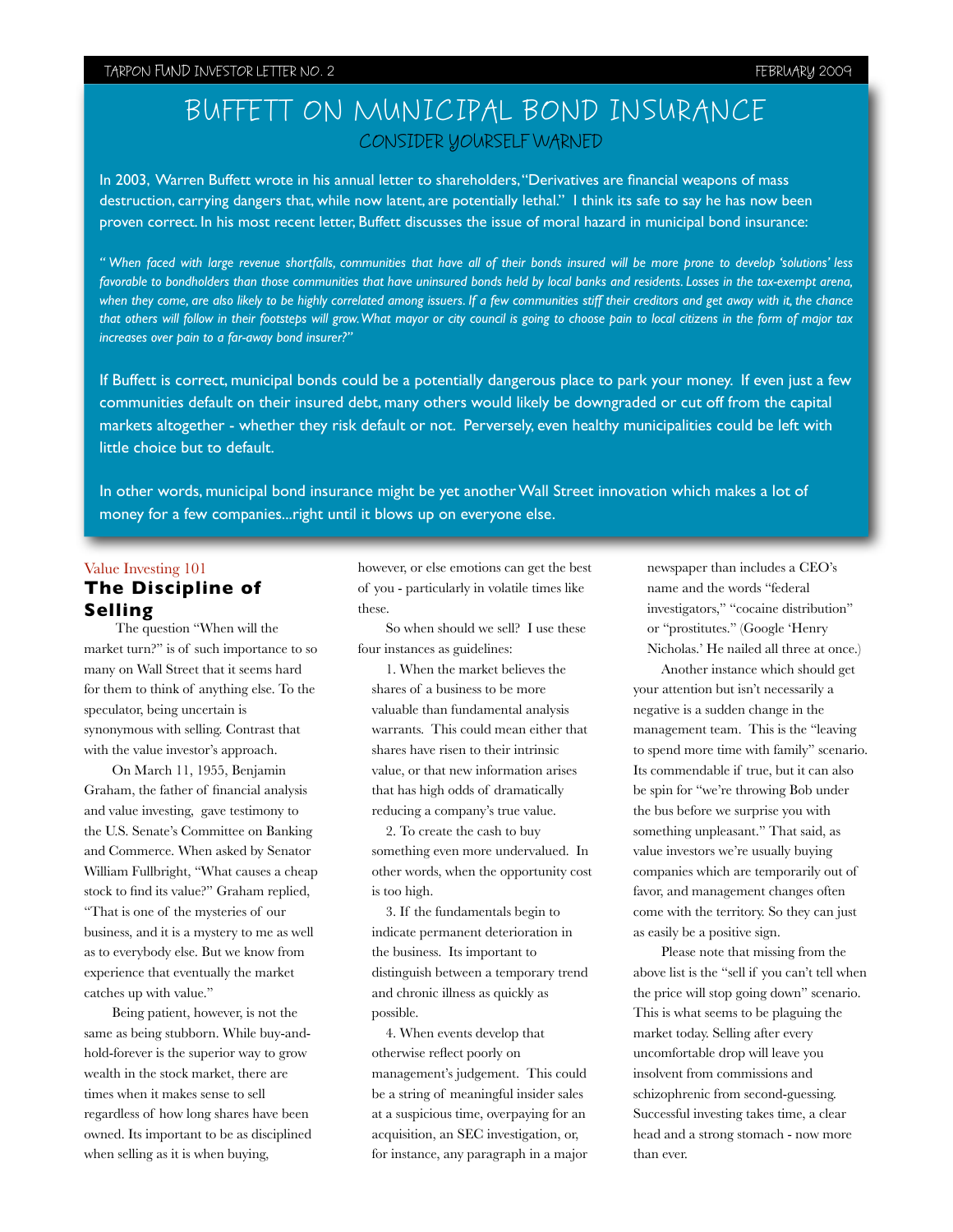#### TARPON FUND INVESTOR LETTER NO. 2 TABLES IN TARPON FUND INVESTOR LETTER NO. 2

#### Get to Know Your Company **The Only Moat in Telecom**

Cogent Communications (CCOI) carries 17% of the world's internet traffic. The company owns a 47,000-mile fiberoptic network, services more than 17,500 customers in 130 major markets and interconnects with more than 2,500 other networks. Customers include NBC, YouTube, eBay and hundreds of cable companies. Remarkably, the company has just 530 employees. Competitors have ten times that many personnel.

Cogent's sole focus is providing internet access for two groups of corporate customers - users located in one of the 950 large multi-tenant office buildings hooked into the company's network, and companies which host their IT gear in offsite data centers. Cogent serves as an Internet "backbone" to companies within approximately 350 of these data centers around the world.

Cogent is unique among telecom companies because it was built from scratch on a heretical idea - providing high quality internet as a cheap commodity. The company's advanced network and low cost business model enable it to expand its market share in the downturn as new users seek more bandwidth and lower prices. Cogent's key insight is that over the long-term, the lowest price per megabit wins.

#### **Why is This a Great Business?**

The superior economics of an allfiber network and the cost advantage that it creates. Struggling competitors and savvy management help, too.

Cogent took what was previously a network architecture for small, local area networks and deployed it globally. Imagine your office network on steroids. Cogent's network transports just Internet traffic, not voice nor the other mish-mash of legacy technologies provided by the big phone companies. To Cogent, those other networks are expensive, irrelevant and unable to reach critical scale.

Cogent needs very little capital to build out its network. It obtains longterm leases on strands of existing fiber optic cable from other companies, and adds equipment built just to amplify and redirect traffic. While competitors race to add more bells and whistles to their networks, Cogent provides, in the most positive sense of the phrase, a "dumb pipe."

The equation that describes the company's business model is this:

Highest traffic + most capacity + lowest costs = biggest moat.

Competitors see the same opportunity, but they are more focused on higher traffic or debt service than lower costs. They would have to blow up their existing businesses to capture the same structural cost advantages as Cogent. The small but growing moat around Cogent's business is reinforced by average costs that are lowered every time a new customer is added. And recently, that has been pretty often.

Due to new volume-based discounts initiated in June of 2008, Cogent realized a 25% growth rate in revenues from the third quarter to the fourth quarters of last year. Though unprofitable, the company is creating solid free cash flow, and the benefits of the company's high operating leverage should begin to become more apparent in the company's earnings. Management estimates that for every \$1.00 of revenue added to its existing network, \$0.95 cents becomes income before interest, depreciation and taxes are deducted.

 Cogent also estimates it is only using 22% of its network capacity, so it has plenty of pipes it can cheaply fill. Major backbone competitors Level 3 and Global Crossing have less spare capacity at a time when they are hampered in their abilities to buy more given already large debt loads. Neither firm can afford to fund further operating losses by undercutting Cogent's industry-low prices. It's good to be the low cost leader.

#### **Why is it Cheap?**

Forced selling last fall, missed guidance in the second half of last year and concern about the company's propensity to pick high-visibility fights with larger rivals.

#### **Is it Cheap for Temporary Reasons?**

Yes. Despite an 80% rise since our initial purchase, I believe shares are still undervalued, due in part to the angst that continues to hang over the market. As the recession continues, Cogent should benefit from weakening competition and greater demand, and long-term contracts mean customers will stay put after the recovery. Earnings should improve significantly over time due to high operating leverage. In the interim, Cogent can easily service or retire its \$92M in convertible notes (due in 2027) as it continues to buy back shares.

#### **What is it really worth?**

By spending \$60 million after the telecom bust in '01, Cogent acquired 13 companies that had previously raised \$14 billion in capital and deployed \$4 billion in property, plant and equipment. I believe the long-term earnings power of those assets is underappreciated. The market believes the company is worth only \$275 million today, or \$6 a share.

If we viewed Cogent as it wants to be seen - a transporter of a bulk commodity - then the company's real value lies in its huge distribution network, not unlike a fleet of delivery vans. More customers per fiber strand is like a van making more drop-offs per trip - both lead to more profitable transport and widen the barriers around the business.

I believe Cogent possesses the only true moat in the U.S. telecom industry, and that shares are worth \$9 today. If Cogent can achieve sustainable scale, it will be able to generate higher profits than its competitors while continuing to underprice them. Its moat would also become wider, and our business will be even more valuable.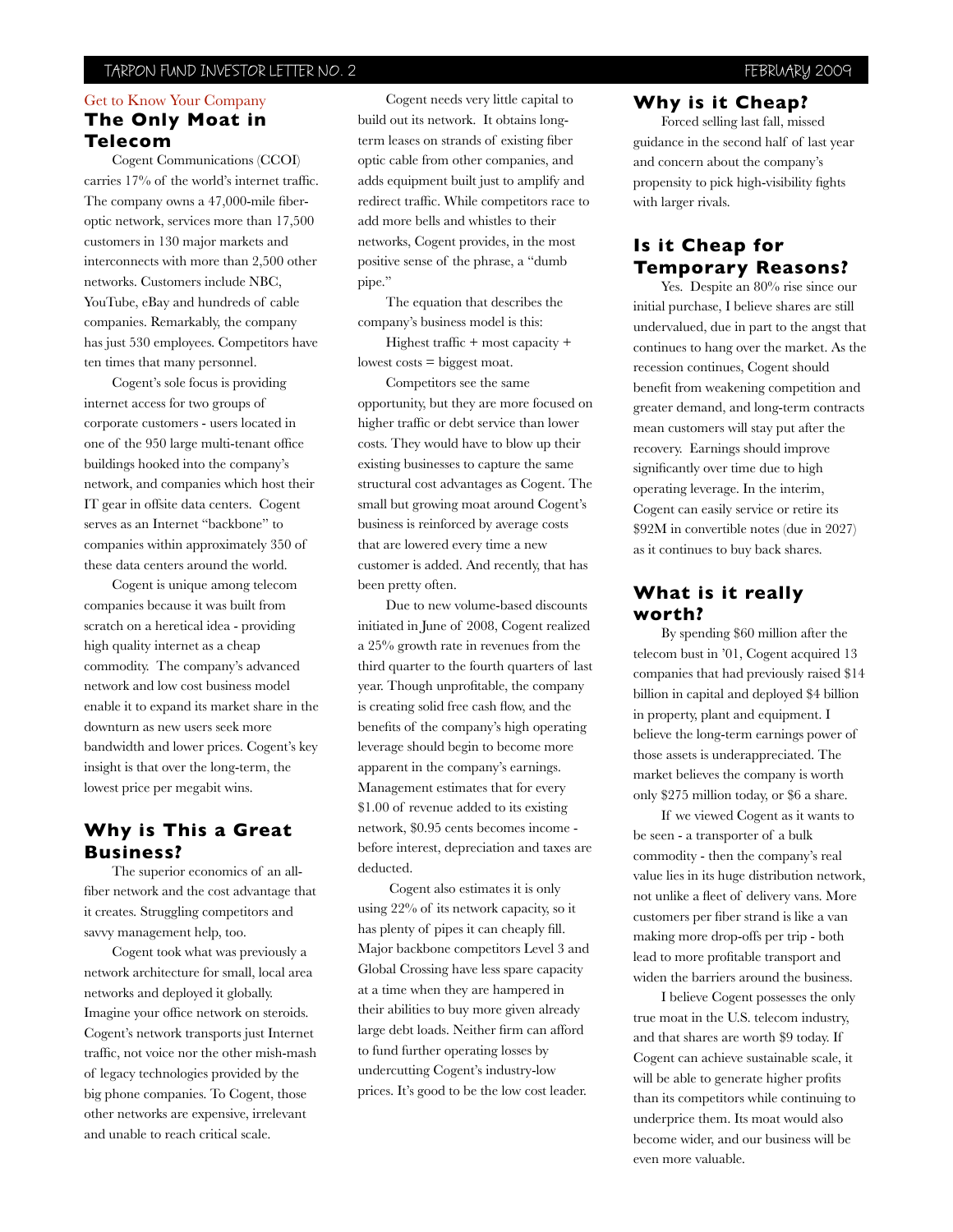### TARPON FUND INVESTOR LETTER NO. 2 TARPON FUND INVESTOR LETTER NO. 2

| $\sum \zeta_{\mathcal{I}}$                                                       | Ask The Geek In The Keys                                                                                                                                                                                                                                                                                                                                                                                                                                                                                                                                                                                                                                                                                                                                                                                                                                                                                                                                                                                                                                                                                                                                                                                                                                                                                                                                                                                                                                                                                                                                                                                                                                                                                                                                                 |
|----------------------------------------------------------------------------------|--------------------------------------------------------------------------------------------------------------------------------------------------------------------------------------------------------------------------------------------------------------------------------------------------------------------------------------------------------------------------------------------------------------------------------------------------------------------------------------------------------------------------------------------------------------------------------------------------------------------------------------------------------------------------------------------------------------------------------------------------------------------------------------------------------------------------------------------------------------------------------------------------------------------------------------------------------------------------------------------------------------------------------------------------------------------------------------------------------------------------------------------------------------------------------------------------------------------------------------------------------------------------------------------------------------------------------------------------------------------------------------------------------------------------------------------------------------------------------------------------------------------------------------------------------------------------------------------------------------------------------------------------------------------------------------------------------------------------------------------------------------------------|
| What do you think about gold or<br>commodities?                                  | We won't ever have direct exposure to gold or commodities in the Tarpon Fund.<br>Commodities are by definition speculative, and I'm only interested in investing. The<br>value of commodities is determined exclusively by supply and demand, and they lack<br>the internal rate of return that ultimately determines the price of a stock or bond. That<br>said, we could conceivably invest in companies that extract, produce or transport<br>commodities. Our newly launched Gecko Fund, for instance, is invested in several high<br>yield pipeline operators. But I won't seek direct exposure to commodities through<br>ETFs, derivatives, or other managed funds.                                                                                                                                                                                                                                                                                                                                                                                                                                                                                                                                                                                                                                                                                                                                                                                                                                                                                                                                                                                                                                                                                                |
| Are you concerned about inflation?                                               | Yes, inflation is a real risk to all investors these days. The best protection we as<br>stock investors have against inflation is owning great companies that have pricing<br>power. The threat of inflation underscores the value of owning low-cost providers, like<br>Cogent, that set prices in their industry rather than react to them. I am not nearly as<br>concerned about inflation as the pundits, however, for two reasons. First, the dollar has<br>been strengthening recently, which means the rest of the world still has faith in the U.S.<br>even as we crank up our massive printing press. I also view inflation as a policy tool, not<br>an unintended consequence. Here's why.<br>The assets and debt of the United States are increasingly owned by foreign<br>investors. From T bills to mortgages to toll roads to resort hotels, other people own our<br>stuff, and that trend clearly can't continue. The most efficient way for America to<br>systematically and legally devalue the claims that other countries have on our assets is<br>through inflation. So a little inflation is not only okay, it's been our policy. Bernanke<br>makes an easy target these days, and I'm skeptical of putting too much trust in any<br>institution, but its hard to dispute that the Fed has plenty of experience in controlling<br>inflation. I think its rational to assume that inflation will increase, but also that the Fed<br>can continue to control it in the long-term. Otherwise, the dollar would be plummeting,<br>and I'd be melting down my fillings and stockpiling soup.<br>The companies in the Tarpon Fund can handle modest inflationary pressure. For<br>the time being, there's no point in worrying about much more than that. |
| <b>What about the debt that Discovery</b><br><b>Communications has?</b>          | Discovery currently has \$3.7 billion in long-term debt, which may sound like a big<br>number until you look at its commitments and cash flows. Half of that debt does not<br>come due until after 2014, and the company has expressed its intentions to refinance/<br>extend the rest. Should that not be possible, Discovery would likely pay down its term<br>debt through an existing \$1.2 billion revolving line of credit. The company has<br>approximately \$670 million in principal and interest payments due in '09. Based on<br>one rough measure, Discovery should be able to produce twice as much cash flow as it<br>needs this year to cover all principal and interest payments, as well as all projected<br>capital expenditures, too. So, I don't foresee any issues with Discovery servicing its debt.                                                                                                                                                                                                                                                                                                                                                                                                                                                                                                                                                                                                                                                                                                                                                                                                                                                                                                                                               |
| Are any of our companies going to<br>benefit from the economic stimulus<br>plan? | Autodesk (ADSK) may see some direct benefit. The company's customers have<br>traditionally included construction and engineering firms, which should be large<br>beneficiaries of the plan. Any benefits to our other companies will be indirect.                                                                                                                                                                                                                                                                                                                                                                                                                                                                                                                                                                                                                                                                                                                                                                                                                                                                                                                                                                                                                                                                                                                                                                                                                                                                                                                                                                                                                                                                                                                        |
| What's the quickest way to tell how my<br>account is doing?                      | Log in to your account at www.folioclient.com. In the "Account Quick Links"<br>drop-down menu, select "Performance." That will show how your Tarpon Fund<br>account is performing compared to the S&P 500 - the broader stock market.                                                                                                                                                                                                                                                                                                                                                                                                                                                                                                                                                                                                                                                                                                                                                                                                                                                                                                                                                                                                                                                                                                                                                                                                                                                                                                                                                                                                                                                                                                                                    |